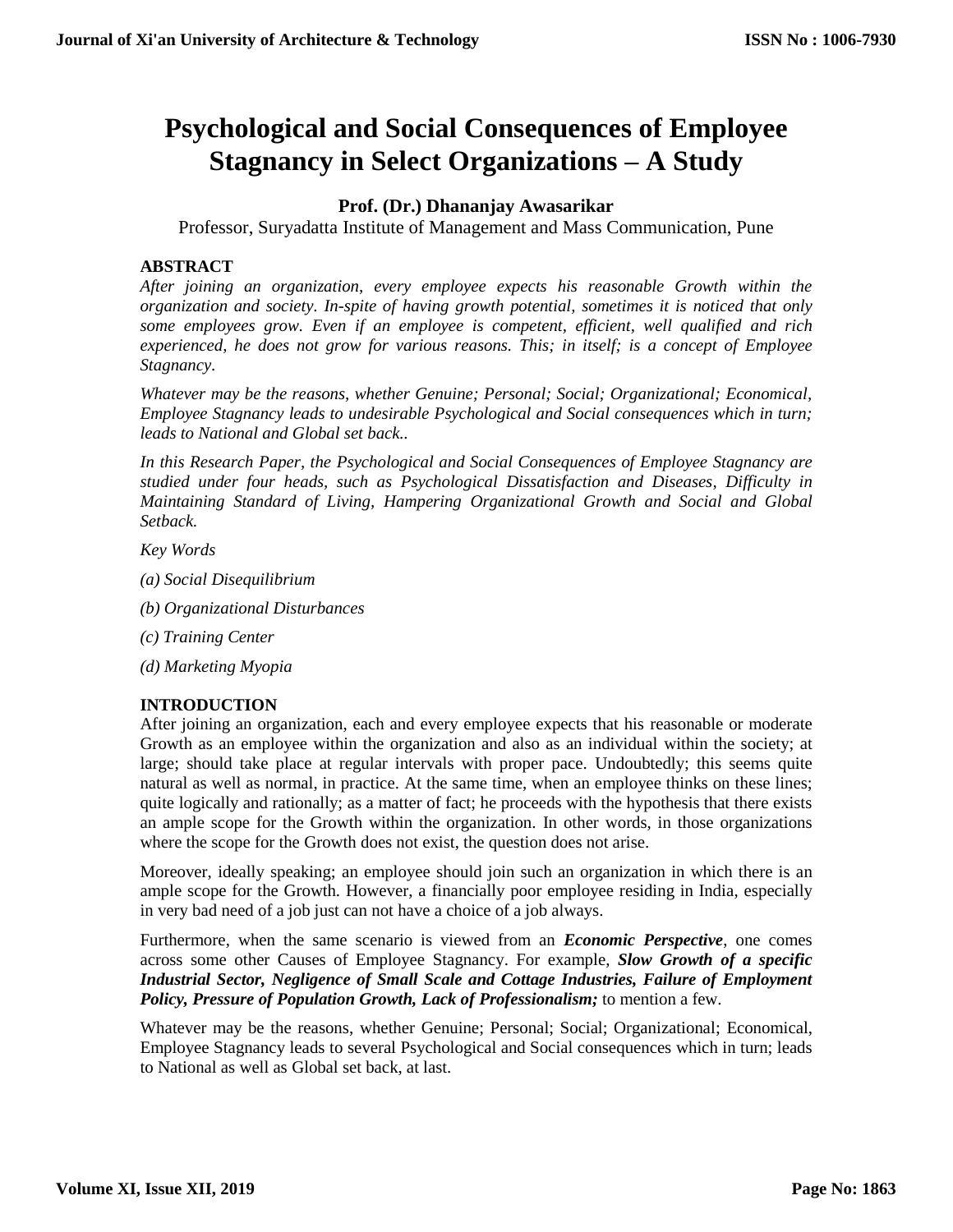# **RATIONALE OF THE RESEARCH PAPER –**

In-spite of having adequate potential for the Growth within an organization, sometimes it is observed that only some employees grow whereas some others do not grow. For this phenomenon, some reasons are highly personal where as a few reasons are impersonal in their character and consequence. Personal reasons are logically associated with or related to a specific employee while impersonal reasons differ; quite drastically and dramatically from an organization to organization.

This suggests that even if an employee is competent, efficient, and well qualified, also having essential and rich experience in the field; he does not grow simply because he is not promoted to the higher position within the organization. *This; in itself; in simple words; is nothing but Employee Stagnancy within the Organization. This research paper focuses on several psychological and social consequences of Stagnancy of Employees working in different organizations.*

#### **RESEARCH PAPER OBJECTIVE**

The following is the Objective of the Research Paper.

1. To Study Psychological and Social Consequences of Employee Stagnancy

# **RESEARCH PAPER SCOPE**

The Scope of this Research Paper extends to the study of several Psychological and Social Consequences of Stagnancy of employees working in different organizations.

# **RESEARCH PAPER METHODOLOGY**

The Methodology adopted for writing the research Paper is *'Observation.'* Besides, Primary Data is collected through *informal or unofficial interactions*; with the employees working in different organizations; initiated with *unstructured disguised questionnaire*.

#### **REASONS FOR EMPLOYEE STAGNANCY WITHIN THE ORGANIZATION**

The reasons for Employee Stagnancy within the Organization can be classified into two different categories namely, *Internal and External*.

*The Internal Reasons include, No interest to add to Fixed Overheads (on the part of the Management)*, *Challenge or Threat before the Top Management (which may result after promotion), Alternative Arrangement by an Employee (whereby the organization may lose an indispensible employee working on a Key Position), Changes in Informal Networks (which employees dislike), Lure for Monotonous Work (on the part of the employees).*

*The External Reasons include Unwritten Code of Unethical Conduct (on the part of all the organizations of the same Industry) and Jobs Not Compatible with Employee Talent and Caliber (may be out recession or for any other reason whatsoever beyond the control of an helpless employee)*

At the same time, these reasons may be comfortably corroborated through some other highly substantial piece of Evidence, say, Field Survey or Personal, Mobile or Online Interview with Structured or Semi Structured Non- disguised Questionnaire, to mention a few. However, Employee Stagnancy leads to several undesirable Psychological and Social consequences.

**PSYCHOLOGICAL AND SOCIAL CONSEQUENCES OF EMPLOYEE STAGNANCY –** The overall Psychological and Social Consequences of Employee Stagnancy can be studied under four different heads, as follows.

- **I. Psychological Dissatisfaction and Diseases**
- **II. Difficulty in Maintaining Standard of Living**
- **III. Hampering Organizational Growth**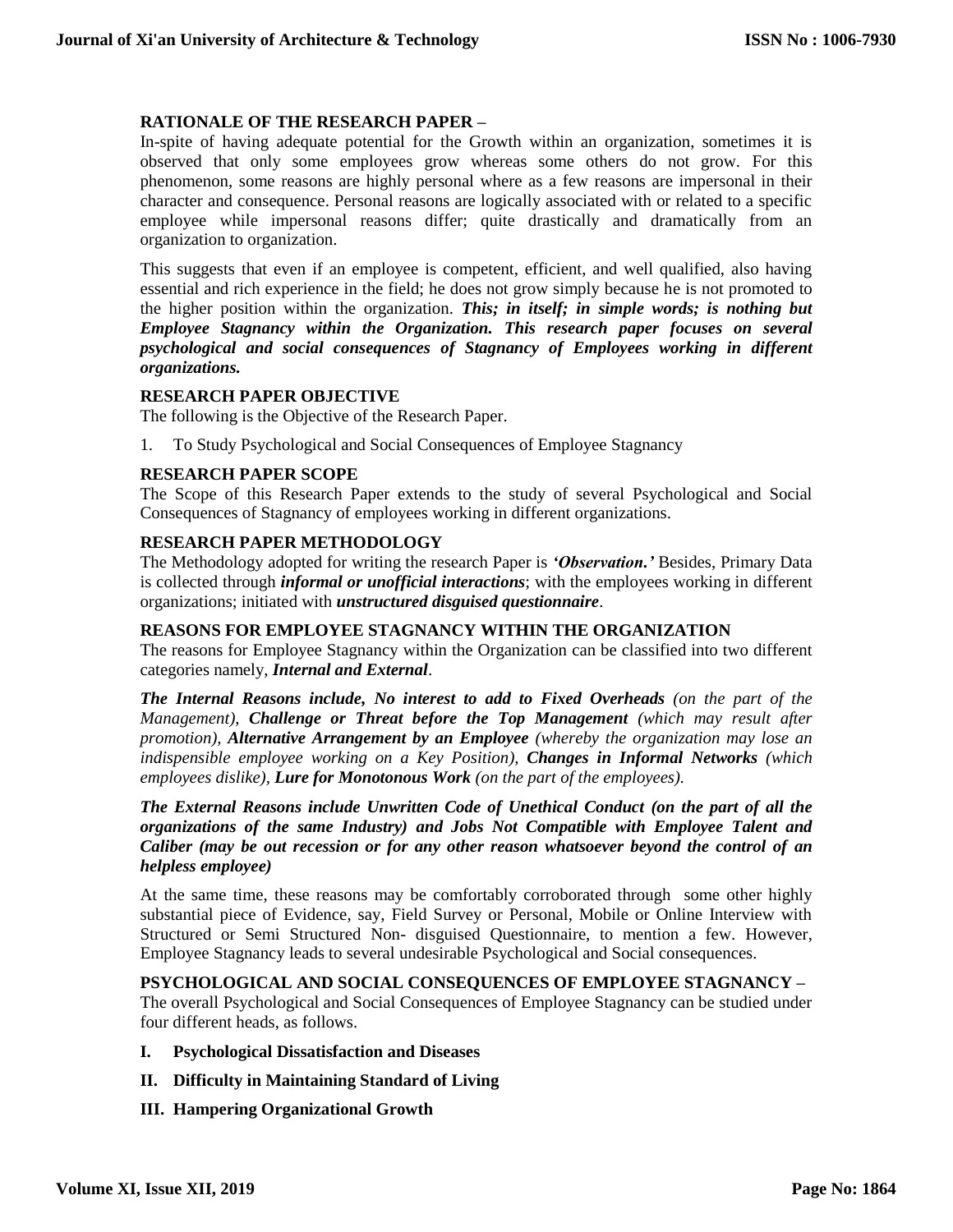### **IV. Social and Global Setback**

Let us discuss each of these heads one by one in the following lines.

#### **I. Psychological Dissatisfaction and Diseases –**

No receipt of an annual notional ordinary increment leads to employee Psychological Dissatisfaction. Moreover, Psychological Dissatisfaction is also socially undesirable. Unfortunately, if there is a rise in the number of people; residing within the society; who are dissatisfied, the overall level of psychological as well as social morale drops drastically and dramatically down; with the passage of time. This is certainly not good not only for Psychological Health of a society but also for Social Health of the society; at large.

Dissatisfaction in any wing of human life; say; personal, social; spiritual, financial, physical, etc. is certainly not; at all; desirable, psychology is no exception. Naturally and normally; it leads to Psychological Imbalance or Disequilibrium which in turn leads to Physical Imbalance. Also, Psychological Imbalance gives rise to stress which further adds to Physical Imbalance. This vicious circle which begins because of stagnancy goes endlessly on and ultimately causes serious mental or physical diseases, sometimes.

In some organizations, it is also observed that additional responsibility is given to an employee with so called decent designation. He accepts the same with the hope that it will definitely be backed by corresponding increment. However, it just does not result; quite often; as a result; that adds to the existing level of stress. Furthermore, at times; employee's responsibility within the organization is increased without simultaneous increase in the level of his official authority. Thus, such an employee finds it quite difficult to discharge his responsibility properly because mere responsibility without authority is a hallow ring and nothing else; as the Principle of Authority Delegation points out.

#### **II. Difficulty in Maintaining Standard of Living -**

Especially because of Stagnancy within the organization, an employee does not get an annual notional ordinary increment; forget extraordinary or abnormal increment; in spite of putting in excellent work performance all through the appraisal year. However, the Cost of Living Index for the city; particularly metropolitan city; keeps on rising as years pass by. As a result the employee's expenditure keeps on increasing over the years and at the same time his income does not rise quite proportionately. Under these circumstances; indeed; he finds it difficult to maintain the existing standard of living.

This leads to frustration particularly when the other member of the society of more or less the same class and caliber receives higher monetary revenue for no additional efforts; as such. Furthermore, this kind of *social injustice causes social imbalance or disequilibrium and consequently becomes the basis for organizational disturbances resulting from internal rivalry, favoritism, partiality, sectional and departmental politics within the organization and several social evils or crimes like corruption, lobbying,* to mention a few.

# **III. Hampering Organizational Growth –**

When the overall number of employees within the organization; who are dissatisfied; increases, naturally, some of them; especially efficient and competent employees; leave the organization at regular intervals of time. Likewise the organization keeps on losing its best employees over a period, as a regular practice which can not be described as a sound practice. Good organizations, no doubt, get replacement for the employees who leave, however, time; manpower; money and other valuable resources utilized for training and bringing the employees to the operating level do go as a waste. In short, the organization; in reality; turns out to be so called *'Training Center;'* at last, in the sense that raw employees join the organization, receive training and by the time they develop capability to shoulder responsibility on a key position, they leave the organization. *It*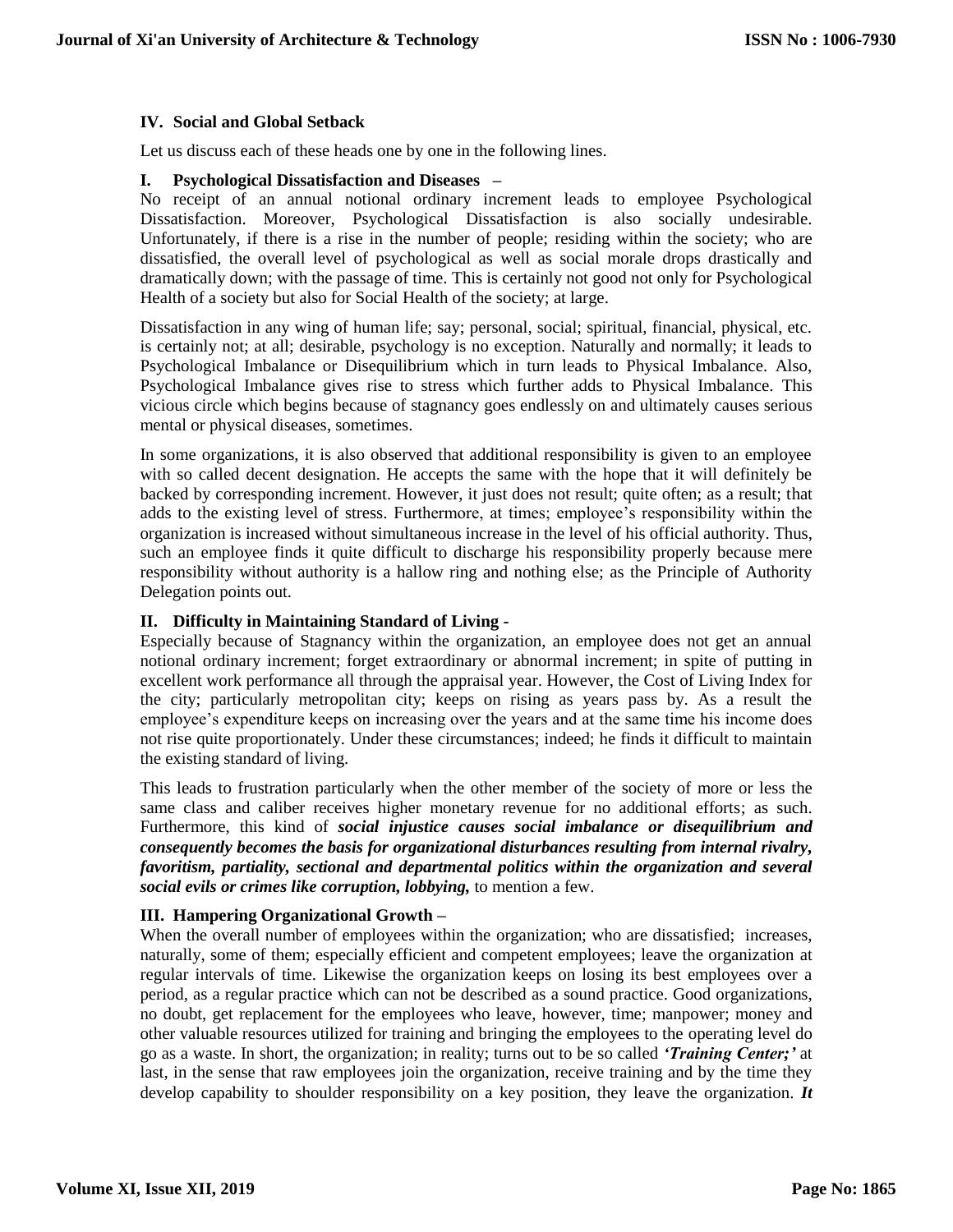*may not be an exaggeration of the fact to state over here that there are several such 'Training Centers;' well known in the corporate world as the recruitment advertisements for such corporate are seen in almost every six months or so.*

When an organization does not care for its good employees; who are described as valuable assets by several Management thinkers and practitioners; the overall growth of the organization gets unknowingly or automatically hampered. On the other hand, although the organization registers marginal growth in some sections and departments; such a growth turns out to be pseudo that is totally temporary or transitory in its nature. Unless the management changes its casual approach and attitude to deal with its employees, the organization finds it quiet critical to expand. At such juncture, some cunning and political C. E.Os or V. P.s step into C. S. R. projects or charity; in order to fool the society; at large; yet; this malpractice can not help the organization for long time and on a day either sooner or later, it is forced to face the reality. In this sense, this phenomenon can be interpreted in marketing terminology as *'Marketing Myopia.'*

#### **IV. Social and Global Setback –**

As a matter of fact, the growth of any society totally depends upon the growth of the industrial sector; Public and Private both; scattered within the society, other dominant social organizations contributing to social welfare as well as the growth of an individual as a member residing within the society. When neither the individual employee nor the organization grows, logically even the society; as a whole; does not grow. Furthermore, *vicariously* this affects the growth of the Indian economy; quite adversely. Therefore, *when the country does not grow, it does receive a severe setback in the global context*, all over. All in all; *employee stagnancy is surely not warranted even from the contemplation of the world at large.*

The forgoing narration implies beyond a shadow of reasonable doubt that Employee Stagnancy is not only a Personal and Social problem, at the same time; it is also a serious national problem as it affects the Indian Economic Growth; quite adversely. As a result; Employee Stagnancy should be evaded totally and all the employees; wherever they may be working; should be allowed to grow naturally. In simple words, hampering Employee Stagnancy is not; at all; advisable especially even in the short run from the global point of view.

#### **RESEARCHER'S RECOMMENDATIONS**

As an interesting observation; total evasion of Employee Stagnancy is simply not possible because it is completely beyond the purview of the regulatory framework. At the most; it can be controlled or curtailed; a little; no doubt. In order to meet the same purpose; the Researcher would like to propose the following few recommendations.

- 1. There is *Concentration of Wealth and Economic Power in fewer hands* within the country, as on today. Moreover, as far as possible, Wealth and Power should be attempted to be dispersed preferably equitably so that free monetary circulation is quite possible within the economy. This measure will definitely help to reduce the overall level of Employee Stagnancy within the country and will contribute to the national development; at least marginally.
- 2. There is very less percentage of Indian people; at present; who are releasing the funds for the growth of the country. However, the proportionate percentage of such people should increase over a period. Moreover, not only these people but also all others who can contribute should be properly motivated to do so for their own country.

They may take initiative to focus more on Start-ups and give chance to young, enthusiastic, enterprising and dynamic individuals to work with their fullest possible potential so that the stagnancy (where they are absorbed right now) would come down.